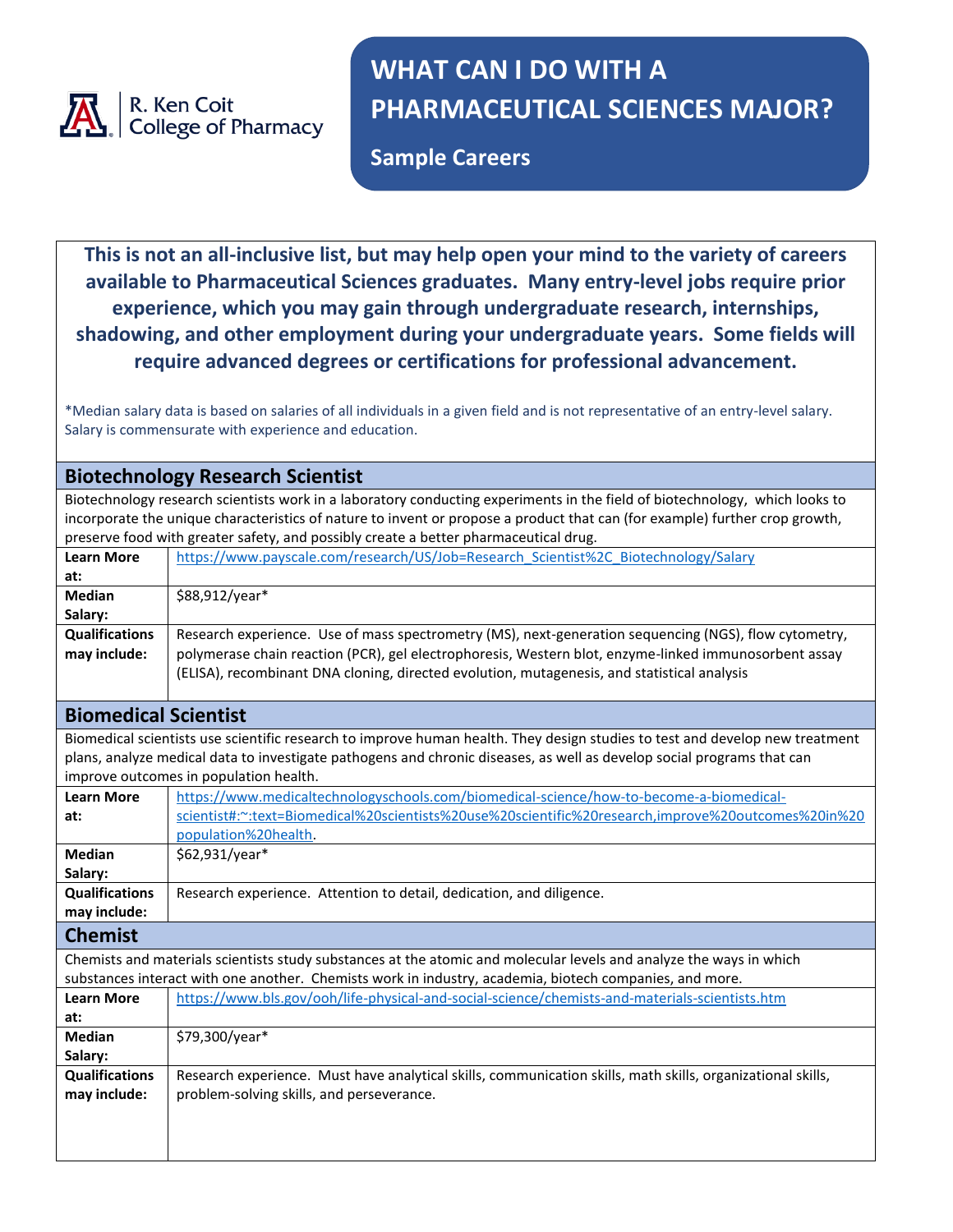| <b>Clinical Laboratory Technician</b>                                                                                         |                                                                                                                                                                                                                                                                                                                   |  |
|-------------------------------------------------------------------------------------------------------------------------------|-------------------------------------------------------------------------------------------------------------------------------------------------------------------------------------------------------------------------------------------------------------------------------------------------------------------|--|
| Clinical laboratory technologists and technicians collect samples and perform tests to analyze body fluids, tissue, and other |                                                                                                                                                                                                                                                                                                                   |  |
| substances.                                                                                                                   |                                                                                                                                                                                                                                                                                                                   |  |
| <b>Learn More</b><br>at:                                                                                                      | https://money.usnews.com/careers/best-jobs/clinical-laboratory-technician                                                                                                                                                                                                                                         |  |
| <b>Median</b>                                                                                                                 | \$54,180/year*                                                                                                                                                                                                                                                                                                    |  |
| Salary:                                                                                                                       |                                                                                                                                                                                                                                                                                                                   |  |
| <b>Qualifications</b>                                                                                                         | Qualified candidates have the ability use technology, dexterity, physical stamina, and are detail oriented                                                                                                                                                                                                        |  |
| may include:                                                                                                                  |                                                                                                                                                                                                                                                                                                                   |  |
|                                                                                                                               | <b>Clinical Supply Specialist</b>                                                                                                                                                                                                                                                                                 |  |
| for clinical studies.                                                                                                         | Clinical supply specialists are responsible for developing drug supply planning strategies and overall management of supplies                                                                                                                                                                                     |  |
| <b>Learn More</b><br>at:                                                                                                      | https://www.glassdoor.com/Salaries/clinical-supply-specialist-salary-SRCH KO0,26.htm                                                                                                                                                                                                                              |  |
| <b>Median</b><br>Salary:                                                                                                      | \$64,923/year*                                                                                                                                                                                                                                                                                                    |  |
| <b>Qualifications</b><br>may include:                                                                                         | Knowledge of the pharmaceutical/biotech/clinical supply logistics environment. Proactive approach to work,<br>ability to identify potential issues in advance. Experience with project management and clinical customer<br>relations.                                                                             |  |
|                                                                                                                               | <b>Clinical Trials Research Coordinator</b>                                                                                                                                                                                                                                                                       |  |
|                                                                                                                               | Clinical Trials Research Coordinators oversee, coordinate, and manage the day-to-day clinical activities for research trials. This<br>may include regulatory and contract issues, recruitment, informed consent, study procedures, data collection and<br>documentation, and interactions with research sponsors. |  |
| <b>Learn More</b>                                                                                                             | https://www.zippia.com/clinical-trial-coordinator-jobs/skills/                                                                                                                                                                                                                                                    |  |
| at:                                                                                                                           |                                                                                                                                                                                                                                                                                                                   |  |
| <b>Median</b><br>Salary:                                                                                                      | \$45,000/year*                                                                                                                                                                                                                                                                                                    |  |
| <b>Qualifications</b><br>may include:                                                                                         | Excellent communication skills and organizations skills. Knowledge of regulatory document collection and IRB<br>helpful.                                                                                                                                                                                          |  |
|                                                                                                                               | <b>Consumer Safety Officer in Center for Drug Evaluation and Research (CDER)</b>                                                                                                                                                                                                                                  |  |
|                                                                                                                               | Serves as a subject matter specialist in the evaluation of drug manufacturing and compounding facilities.                                                                                                                                                                                                         |  |
| <b>Learn More</b>                                                                                                             | https://www.fda.gov/about-fda/jobs-center-drug-evaluation-and-research/consumer-safety-officer-jobs-                                                                                                                                                                                                              |  |
| at:                                                                                                                           | cder                                                                                                                                                                                                                                                                                                              |  |
| <b>Median</b>                                                                                                                 | \$69,147/year*                                                                                                                                                                                                                                                                                                    |  |
| Salary:                                                                                                                       |                                                                                                                                                                                                                                                                                                                   |  |
| <b>Qualifications</b><br>may include:                                                                                         | Knowledge in current good manufacturing practices (cGMP)                                                                                                                                                                                                                                                          |  |
|                                                                                                                               | <b>Food Scientist for Vitamin Supplement Companies</b>                                                                                                                                                                                                                                                            |  |
|                                                                                                                               | Food scientists and technologists use chemistry, biology, and other sciences to study the basic elements of food. They analyze                                                                                                                                                                                    |  |
|                                                                                                                               | the nutritional content of food, discover new food sources, and research ways to make processed foods safe and healthy                                                                                                                                                                                            |  |
| <b>Learn More</b>                                                                                                             | https://www.bls.gov/ooh/life-physical-and-social-science/agricultural-and-food-                                                                                                                                                                                                                                   |  |
| at:                                                                                                                           | scientists.htm#:~:text=Food%20scientists%20and%20technologists%20use,processed%20foods%20safe%20a                                                                                                                                                                                                                 |  |
|                                                                                                                               | nd%20healthy.                                                                                                                                                                                                                                                                                                     |  |
| <b>Median</b>                                                                                                                 | \$68,830/year*                                                                                                                                                                                                                                                                                                    |  |
| Salary:                                                                                                                       |                                                                                                                                                                                                                                                                                                                   |  |
| <b>Qualifications</b>                                                                                                         | Research experience. Knowledge in dosage forms like capsules, supplements, health and nutrition,                                                                                                                                                                                                                  |  |
| may include:                                                                                                                  | microbiology, quality assurance, and ingredient functionality                                                                                                                                                                                                                                                     |  |
| <b>Forensic Scientist</b>                                                                                                     |                                                                                                                                                                                                                                                                                                                   |  |
|                                                                                                                               | Forensic science technicians aid criminal investigations by collecting and analyzing evidence.                                                                                                                                                                                                                    |  |
| <b>Learn More</b>                                                                                                             | https://www.bls.gov/ooh/life-physical-and-social-science/forensic-science-technicians.htm                                                                                                                                                                                                                         |  |
| at:                                                                                                                           |                                                                                                                                                                                                                                                                                                                   |  |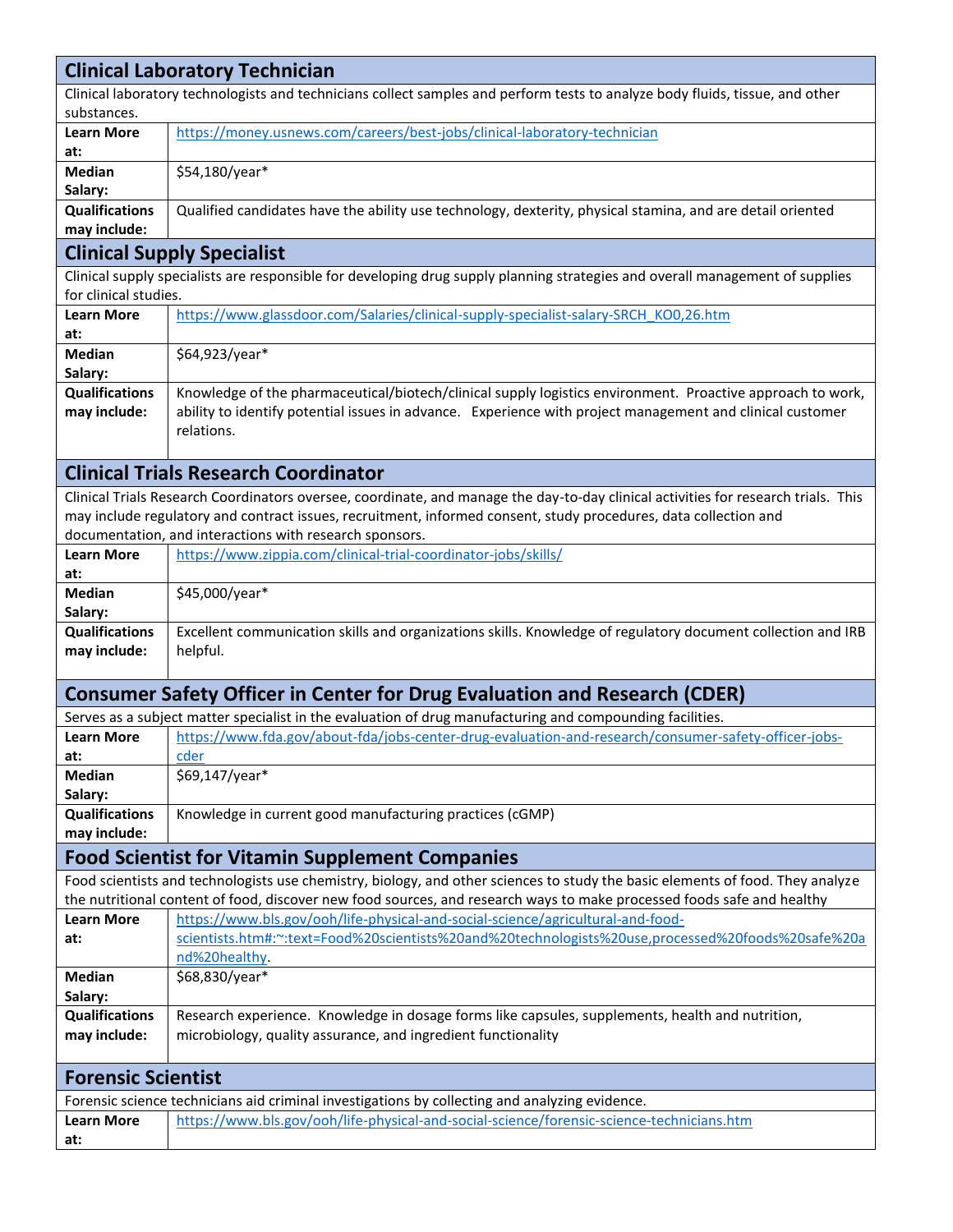| <b>Median</b>                | \$60,590/year*                                                                                                                                   |
|------------------------------|--------------------------------------------------------------------------------------------------------------------------------------------------|
| Salary:                      |                                                                                                                                                  |
| <b>Qualifications</b>        | Use of polymerase chain reaction (PCR) technology for DNA, gas chromatography mass spectrometry                                                  |
| may include:                 | (GC/MS), liquid chromatography tandem mass spectrometry (LC/MS/MS), solid phase extraction (SPE),                                                |
|                              | infrared spectroscopy, thin layer chromatography (TLC), enzyme-linked immunosorbent assay (ELISA), Work                                          |
|                              | in different divisions such as biology, controlled substances, latent print, toxicology, and firearms                                            |
| <b>Formulation Scientist</b> |                                                                                                                                                  |
|                              | A formulation scientist designs, develops, tests, and evaluates products. Their job duties involve blending and mixing chemical                  |
|                              | components to create effective products, often for the pharmaceutical or cosmetics industries.                                                   |
| <b>Learn More</b><br>at:     | https://www.ziprecruiter.com/Career/Formulation-Scientist/What-Is-How-to-Become                                                                  |
| <b>Median</b>                | \$52,715/year*                                                                                                                                   |
| Salary:                      |                                                                                                                                                  |
| <b>Qualifications</b>        | Research experience. Knowledge in good manufacturing practices (GMP), quality control, SDS-PAGE, ion-                                            |
| may include:                 | exchange chromatography (IEX), size exclusion chromatography (SEC), high performance liquid                                                      |
|                              | chromatography (HPLC), drug excipients, standard operating procedures (SOP), dissolution, and Karl Fischer                                       |
|                              | titration                                                                                                                                        |
|                              |                                                                                                                                                  |
|                              | <b>Health Education Specialist</b>                                                                                                               |
|                              | Health education specialists develop programs to teach people about conditions affecting well-being. Community health                            |
| <b>Learn More</b>            | workers promote wellness by helping people adopt healthy behaviors.<br>https://www.bls.gov/ooh/community-and-social-service/health-educators.htm |
| at:                          |                                                                                                                                                  |
| <b>Median</b>                | \$56,500/year*                                                                                                                                   |
| Salary:                      |                                                                                                                                                  |
| <b>Qualifications</b>        | Understanding of specific community, culture, medical condition, or disability with which they work. The                                         |
| may include:                 | ability to speak a second language may be helpful.                                                                                               |
|                              |                                                                                                                                                  |
|                              | <b>Pharmaceutical Manufacturing Technician</b>                                                                                                   |
|                              | A pharmaceutical manufacturer uses raw materials and chemical compounds to create pharmaceutical products like                                   |
|                              | medications. Pharmaceutical manufacturers can measure materials to ensure they use the appropriate amount, blend                                 |
|                              | materials to create powders for medications and synthesize components of new pharmaceuticals with specialized tools and                          |
|                              | procedures. Because they often work with potentially hazardous materials, a large part of a pharmaceutical manufacturer's                        |
|                              | job is to make sure that all regulations are met and followed to ensure the safety of everyone in the workplace.                                 |
| <b>Learn More</b>            | https://hiring.monster.com/resources/job-descriptions/production/pharmaceutical-manufacturing-                                                   |
| at:<br><b>Median</b>         | technician/<br>\$55,107/year*                                                                                                                    |
| Salary:                      |                                                                                                                                                  |
| <b>Qualifications</b>        | Laboratory skills, critical thinking skills, teamwork skills                                                                                     |
| may include:                 |                                                                                                                                                  |
|                              | <b>Pharmaceutical Sales Representative</b>                                                                                                       |
|                              | A pharmaceutical sales representative is someone who is employed by pharmaceutical manufacturers and distributors to                             |
|                              | inform and educate physicians about their products in the rapidly advancing pharmaceutical industry. These representatives                       |
|                              | rely on their interpersonal skills and knowledge of the products to sell to providers and influence them to prescribe the drugs                  |
| to their patients.           |                                                                                                                                                  |
| <b>Learn More</b>            | https://www.careerexplorer.com/careers/pharmaceutical-sales-representative/                                                                      |
| at:                          |                                                                                                                                                  |
| <b>Median</b><br>Salary:     | \$65,420/year*                                                                                                                                   |
| <b>Qualifications</b>        | Understand sales products, competing drug products, pharmacology, chemistry, adverse drug reactions,                                             |
| may include:                 | contraindications                                                                                                                                |
|                              |                                                                                                                                                  |
|                              |                                                                                                                                                  |
|                              |                                                                                                                                                  |